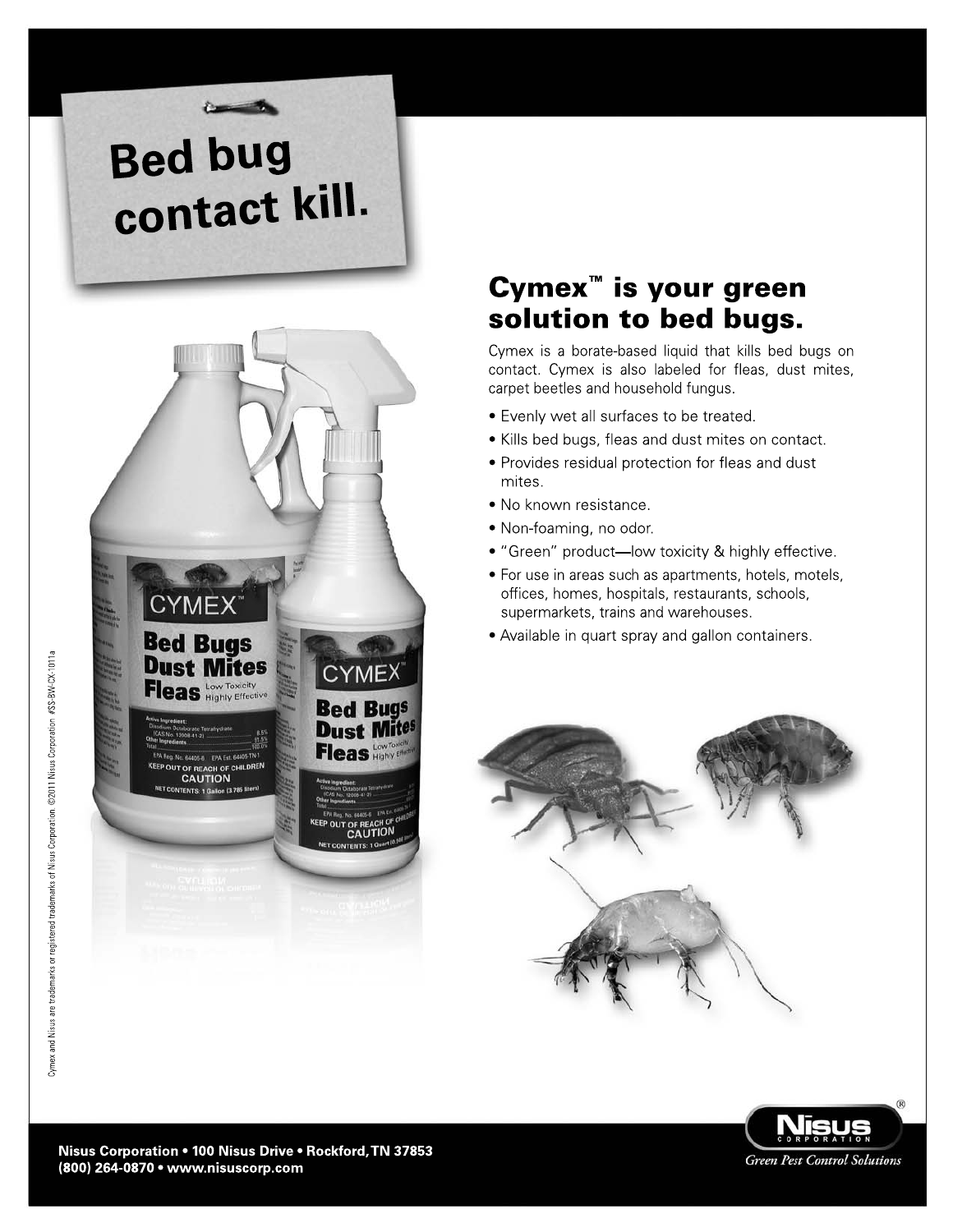

#### **• Kills and Prevents Fleas • Kills Bed Bugs on Contact**

#### **• Also Controls and Prevents Carpet Beetles, Dust Mites and Household Fungus.**

For Use In Apartments, Boats, Factories, Food Processing Plants, Garages, Homes, Hospitals, Hotels, Kennels, Motels, Offices, Restaurants, Schools, Supermarkets, Trains, Trucks, Veterinary Areas, Warehouses and Zoos.

| <b>ACTIVE INGREDIENT:</b>                                  |                             |
|------------------------------------------------------------|-----------------------------|
| Disodium Octaborate Tetrahydrate (CAS No. 12280-41-2) 8.5% | <b>EPA Reg. No. 64405-6</b> |
|                                                            | EPA Est. 64405-TN-1         |
|                                                            |                             |

## **Keep Out of Reach of Children CAUTION**

#### **Notice**

Read and understand the entire label before using. Use only according to label directions.

Before buying or using this product, read **Warranty Disclaimer** and **Limitation of Remedies** statement found elsewhere on this label. If terms are unacceptable, return unopened package to seller for full refund of purchase price. Otherwise, use by the buyer or any other user constitutes acceptance of the terms under **Warranty Disclaimer** and **Limitation of Remedies**.

#### **DIRECTIONS FOR USE**

It is a violation of Federal law to use this product in a manner inconsistent with its labeling.

#### **Product Information**

Do not use in edible product areas of food handling establishments, restaurants or other places where food is commercially prepared. Do not use in serving areas while food is exposed. Do not contaminate feed and foodstuffs. Do not enter or allow others to enter treated areas until spray has dried. Treated areas must not be occupied during application. In hospitals, patients must be removed prior to treatment of the area. Ventilate area for 2 hours before returning patients.

Do not apply CYMEX to wood floors, linoleum or ceramic tile surfaces due to the possible creation of a slippery surface or light residue. Do not walk on surfaces treated with CYMEX until completely dry. Wash thoroughly with soap and water after handling and before eating, drinking, chewing gum or using tobacco.

#### **Application Instructions**

**Fleas:** Thoroughly vacuum all furniture, upholstery, carpeting, rugs and pet bedding before application. Seal and discard vacuum bag and collected debris. Remove people and pets during product application and allow treatment to completely dry before reintroducing people or pets into treated areas. Best results are obtained when combined with a simultaneous treatment of pets using a product approved for use on pets. Although CYMEX will kill adult fleas within 48 to 72 hours, better knock-down of adult fleas may be obtained by simultaneous use of another approved insecticide.

Apply to carpets, area rugs, draperies, upholstery and floor cracks. Apply using a fine, uniform spray to carpets and area rugs at the rate of 1 gallon of solution per 750 to 1,250 square feet of surface, depending upon density and thickness. **Treat to**

**dampness but do not saturate.** Entire rug and carpeting areas may be treated.

Pay particular attention to application of pet bedding and resting areas. Apply in cracks and crevices along baseboards and around floor coverings as well as under furniture and furniture cushions. Cement and concrete floors may also be treated using a rate of 1 gallon of solution per 1,250 square feet of surface area.

**Note:** Freshly treated concrete floors may be slippery.

**Carpet Beetles, Dust Mites and Household Fungus:** Thoroughly vacuum before treatment and seal and discard bag with collected debris. Apply as a fine, uniform spray to affected areas of carpets, rugs or upholstery at the rate of 1 gallon of solution per 750 to 1,250 square feet of area, depending upon density and thickness. Treat to dampness but do not saturate. Entire areas of rugs and carpeting may be treated.

**To Kill Bed Bugs:** Apply at a rate of 3 – 5 oz per square foot of treatment area. Apply as a contact treatment onto active bedbug infestations in cracks and crevices on and around baseboards, floorboards, bed frames, headboards, furniture, window frames, door frames, walls, wall hangings and millwork. Apply as a topical spray application to mattresses, box springs, carpets, walls, furniture, rugs and other floor coverings. Treat folds, seams and tufts in mattresses, sofas and other furniture where bedbugs harbor.

Do not apply as a surface spray to wood floors, linoleum or ceramic tiles due to the possible creation of a slippery surface or light residue. Do not walk on, lay or sit on treated surfaces until dry. Always test fabrics for color fastness before application by treating in an inconspicuous area first.

**Cleanup:** Use soap and water to clean up tools.

#### **Storage and Disposal**

Do not contaminate water, food or feed by storage or disposal.

Storage: Store in a cool, dry (preferably locked) storage area inaccessible to children and pets. Do not freeze. Container Disposal: Non-refillable container; do not reuse or refill this container. If empty: Place in trash or offer for recycling if available. If partly filled: Call your local solid waste agency for disposal instructions. Never place unused product down any indoor or outdoor drain.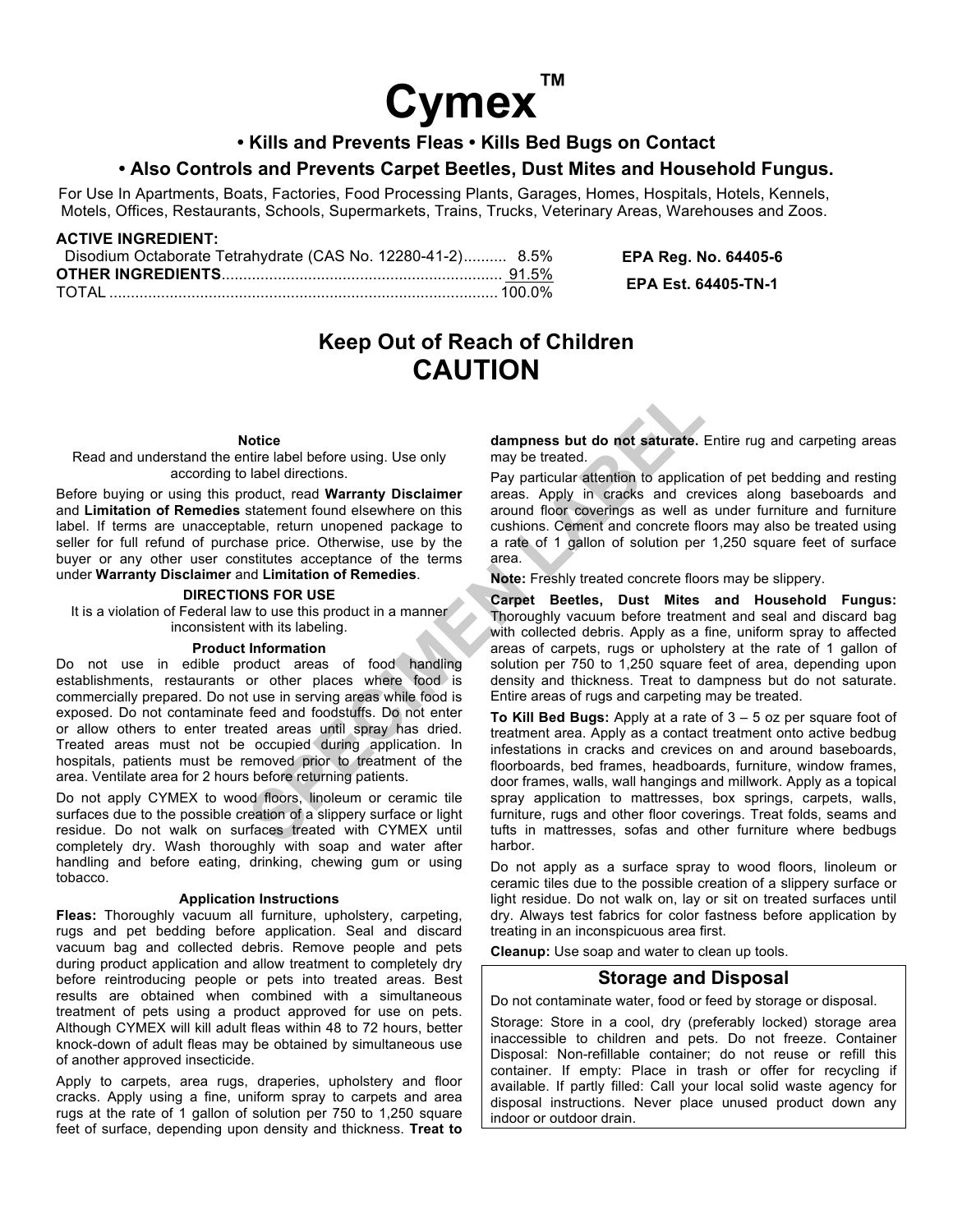#### **WARRANTY LIMITATIONS AND DISCLAIMER**

Manufacturer warrants that this product conforms to the chemical description on the label and is reasonably fit for the purposes stated on the label when used in strict accordance with the directions, subject to the inherent risks set forth below. **TO THE EXTENT NOT PROHIBITED BY APPLICABLE LAW, MANUFACTURER MAKES NO OTHER EXPRESS OR IMPLIED WARRANTY OF MERCHANTABILITY, FITNESS FOR A PARTICULAR PURPOSE OR ANY OTHER EXPRESS OR IMPLIED WARRANTY.**

#### **Inherent Risks of Use**

The directions for use of this product are believed to be adequate and must be carefully followed. It is impossible to eliminate all risks associated with use of this product. Lack of performance or other unintended consequences may result because of such factors as use of the product contrary to label instructions, abnormal conditions, the presence of other materials, climatic conditions or the manner of use/application, all of which are beyond the control of the Manufacturer. The buyer/user assumes all such risks.

#### **Limitation of Remedies**

To the extent not prohibited by applicable law, the exclusive remedy for losses or damages resulting from this product (including claims based on contract, negligence, strict liability or other legal theories) shall be limited to, at Manufacturer's election, one of the following:

- 1. Refund of purchase price paid by buyer or user for product bought, or
- 2. Replacement of amount of product used.

To the extent not prohibited by applicable law: a) Manufacturer shall not be liable for losses or damages resulting from handling or use of this product unless Manufacturer is promptly notified of such loss or damage in writing; and b) **IN NO CASE SHALL MANUFACTURER BE LIABLE FOR CONSEQUENTIAL OR INCIDENTAL DAMAGES OR LOSSES, INCLUDING WITHOUT LIMIT, HEALTH RELATED DAMAGES OR INJURIES.**

The terms of this *Warranty Disclaimer* and *Limitation of Remedies* cannot be varied by any written or verbal statements or agreements. No employee or sales agent of Manufacturer or the seller is authorized to vary or exceed the terms of this *Warranty Disclaimer* or *Limitation of Remedies* in any manner.



 $(\widehat{R})$ 

**SPICERS** 

**Nisus Corporation • 100 Nisus Drive Rockford, TN 37853 (800) 264-0870**

**Cymex and Nisus are trademarks or registered trademarks of Nisus Corporation ©2011 Nisus Corporation #CY-SL-0611a-SAL022311**

**Made in the U.S.A.**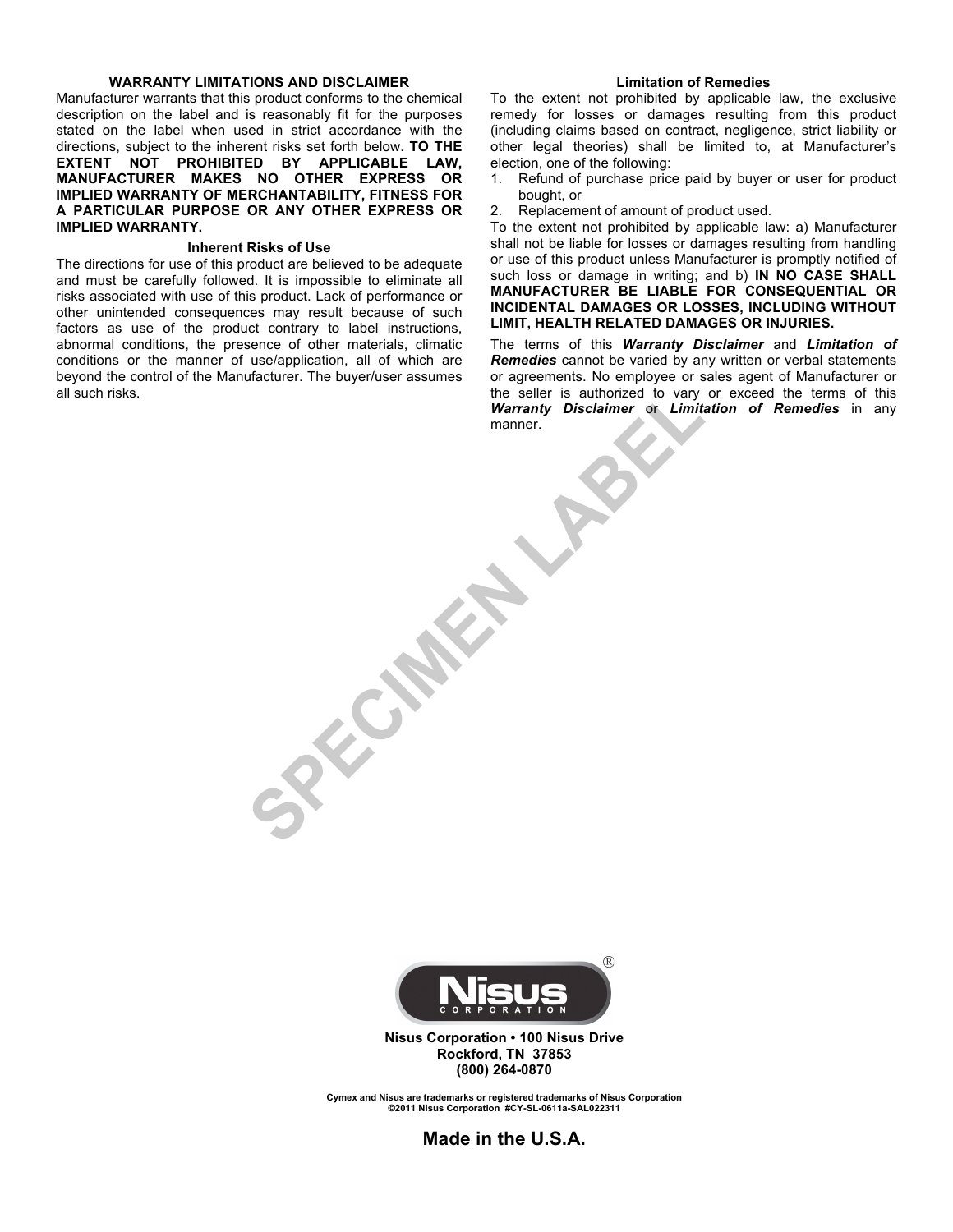### Issued Date: 07/01/2011 | MATERIAL SAFETY DATA SHEET

CYMEX

Health Emergencies: CHEMTREC<sup>®</sup> (800) 424-9300

#### SECTION 1 - PRODUCT AND COMPANY INFORMATION

Manufacturer: Nisus Corporation 100 Nisus Drive Rockford, TN 37853 (800) 266-0870

#### Product Trade Name: CYMEX EPA Registration No. 64405-6

Chemical Family: Glycol borate solution<br>Formula: Proprietary Mixture CAS No.: N/A Formula: Proprietary Mixture

#### SECTION 2 – INGREDIENTS INFORMATION

8.5% Disodium Octaborate Tetrahydrate, CAS No.: 12008-41-2 91.5% water and mixed glycols (monoethylene and

polyethylene glycols are used in the manufacturing process)

#### SECTION 3 – HEALTH HAZARD INFORMATION

Hazard Rating: NFPA Health 1 Slight hazard Flammability 0 Reactivity 0

Material or Component: Manufactured using Ethylene Glycol

CAS No. 107-21-1

TLV 50.00 ppm ACGIH Type CEIL (Note this is a raw material and there is no free ethylene

glycol present.)

EYE CONTACT: Causes moderate eye irritation. Direct contact may cause burning, tearing and redness in sensitive individuals. **SKIN CONTACT:** This material is essentially non-irritating. Prolonged or repeated exposure to this material may cause softening of the skin. Persons with preexisting skin disorders may be more susceptible to the effects of this material. Harmful if absorbed through skin.

INGESTION: Ingestion of large amounts may cause nausea, mental sluggishness followed by difficulty in breathing and heart failure, kidney and brain damage, possibly death.

INHALATION: Harmful if inhaled. Breathing high concentrations of vapors may cause nausea, dizziness or drowsiness, and irritation of the nose and throat. Preexisting lung disorders may be aggravated by exposure to this material.

#### SECTION 4 - EMERGENCY AND FIRST AID PROCEDURES

INHALATION: Move person to fresh air. If person is not breathing, call 911 or an ambulance, then give artificial respiration, preferably by mouth-to-mouth, if possible.

SKIN CONTACT: Take off contaminated clothing. Immediately rinse skin with plenty of water for 15-20 minutes.

EYE CONTACT: Hold eye open and rinse slowly and gently with water for 15-20 minutes. Remove contact lenses, if present, after the first 5 minutes, then continue rinsing eye. Call a poison control center or doctor for further treatment advice. Have the product container or label with you when calling a poison control center or doctor, or going for treatment.

INGESTION: SEEK EMERGENCY MEDICAL ATTENTION If the victim is drowsy or unconscious, place on the left side with the head down. Do not give anything by mouth. If victim is conscious and alert, vomiting should be induced for ingestion of more than 1 – 2 tablespoons for an adult, preferably with syrup of ipecac under direction from a physician or poison center. If syrup of ipecac is not available, vomiting can be induced by gently placing two fingers in back of throat. If large amounts are ingested, treat for glycol and borate toxicity. If possible, do not leave victim unattended.

NOTE TO PHYSICIAN: Treat for exposure to glycols. Contains borates. Monitor electrolytes.

#### SECTION 5 - FIRE AND EXPLOSION DATA

FLASH POINT Above 220°F (Tag Closed Cup) FLAMMABLE LIMITS: Not known. EXTINGUISHING MEDIA: CO<sub>2</sub>, dry powder or universal type foam. FIRE AND EXPLOSION HAZARDS: This material will not readily

ianite. FIRE FIGHTING PROCEDURES: Avoid inhaling smoke. The use of a SCBA is recommended for fire fighters. Water spray may be useful in minimizing vapors and cooling containers exposed to heat and flame.

#### SECTION 6 - ACCIDENTAL RELEASE MEASURES

PRECAUTIONS IN CASE OF RELEASE OR SPILL: Absorb with organic liquid absorbent. Do not let material or washwaters enter sewers or waterways. Where large release has occurred see ecological section.

#### SECTION 7 - HANDLING AND STORAGE

HANDLING AND STORAGE PRECAUTIONS: Store between 40°F and 90°F. Do not store in direct sunlight. Keep containers tightly closed.

Store in areas not accessible to children and pets. Do not store with strong oxidizers.

Locked storage is required for EPA registered materials.

#### SECTION 8 – EXPOSURE CONTROLS AND PERSONAL PROTECTION

RESPIRATORY PROTECTION: Good ventilation. When applying Cymex in confined spaces, provide ventilation or an exhaust system or use of a NIOSH-approved dust/mist filtering respirator (MSHA/NIOSH approval number prefix TC-21C) with a prefilter approved for pesticides (MSHA/NIOSH approval prefix TC-23C), or a canister approved for pesticides (MSHA/NIOSH approval prefix TC-14G) or a NIOSH-approved respirator with any N, R, P or HE prefilter is recommended. VENTILATION: Exhaust to ventilate.

Cymex is easily washed form eyes and skin.

US EPA requires the following personal protective equipment when applying registered materials:

PROTECTIVE GLOVES: Some materials that are chemicalresistant to this product are barrier laminate; butyl, nitrile, neoprene and natural rubbers ≥ 14 mils; polyethylene; polyvinyl chloride; and viton  $\geq$  14 mils. If you want more options, follow the instructions for category C on an EPA chemical-resistance category selection chart.

EYE PROTECTION: Use safety glasses, goggles or face shield.

OTHER PROTECTIVE EQUIPMENT: Applicators, mixers and other handlers must wear long-sleeved shirt, long pants, socks, shoes, chemical-resistant gloves and protective eyewear. It is recommended that a source of clean water be available in the work area for flushing eyes and washing skin.

#### SECTION 9 - PHYSICAL AND CHEMICAL PROPERTIES

Appearance: Clear viscous gel Specific Gravity: 1.38 g/ml % Volatile: 36% by weight by TGA (as water) Vapor Pressure: Negligible (<0.1) Boiling Point: Above 212° F % Solubility in Water: 100% pH: 50% aqueous solution 6.9 - 7. 1

#### SECTION 10 - STABILITY AND REACTIVITY

#### STABILITY: Stable

CONDITIONS TO AVOID: Exposure to strong oxidizing agents. INCOMPATIBILITY (MATERIALS TO AVOID). This material is incompatible with strong oxidizing agents. This product may corrode aluminum.

HAZARDOUS POLYMERIZATION: Will not occur

HAZARDOUS DECOMPOSITION PRODUCTS: Ethylene oxide, carbon monoxide, carbon dioxide.